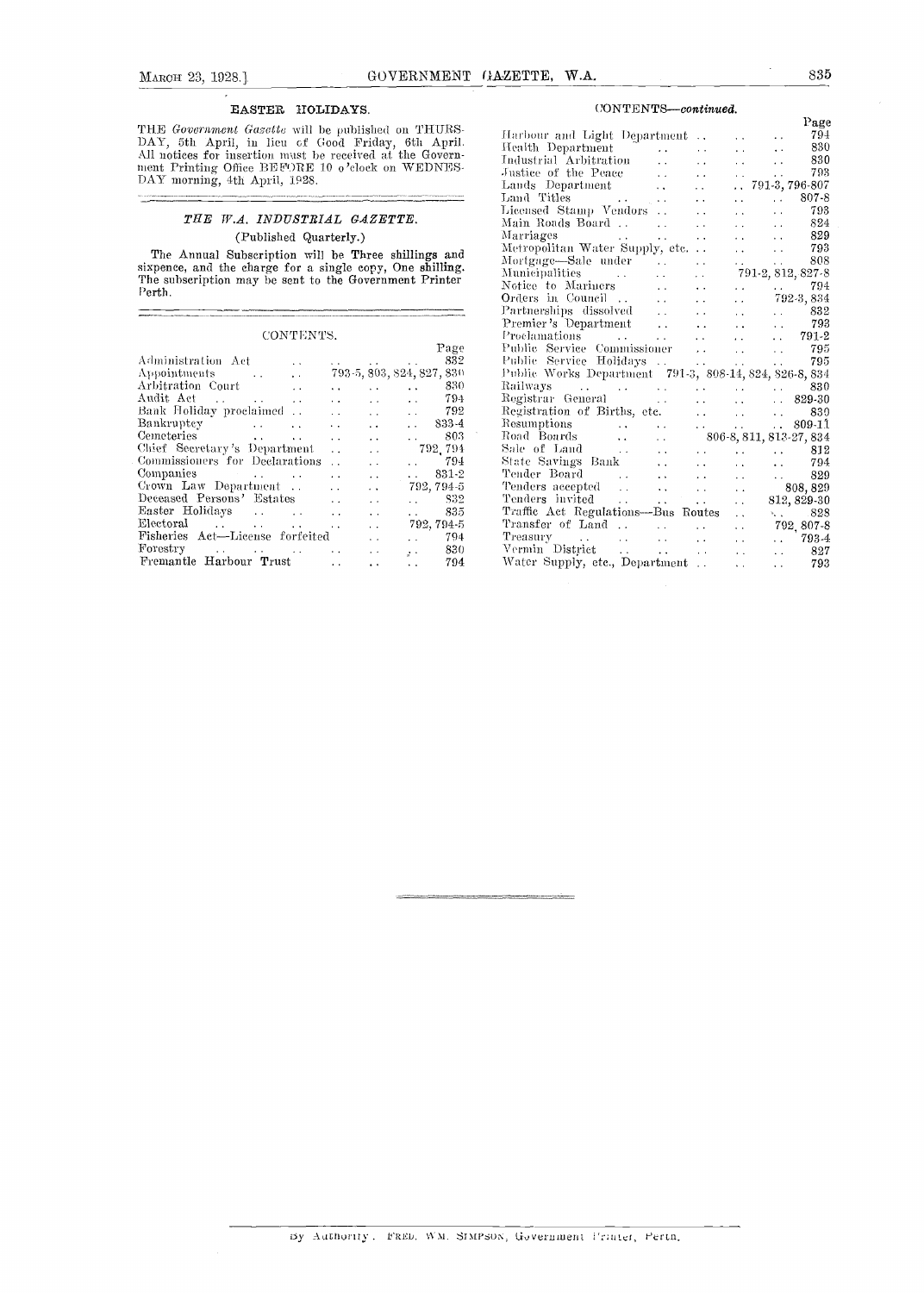

# Government Gazette

## PERTH, FRIDAY, 23 MARCH 1928 No. 14

© STATE OF WESTERN AUSTRALIA

### **CONTENTS**

Administration Act Appointments Arbitration Court Audit Act Bank Holiday proclaimed Bankruptcy Cemeteries Chief Secretary's Department Commissioners for Declarations Companies Crown Law Department Deceased Persons' Estates Easter Holidays Electoral Fisheries Act—License forfeited Forestry Fremantle Harbour Trust Harbour and Light Department Health Department Industrial Arbitration Justice of the Peace Lands Department Land Titles Licensed Stamp Vendors Main Roads Board Marriages Metropolitan Water Supply, etc. Mortgage—Sale under Municipalities Notice to Mariners Orders in Council Partnerships dissolved Premier's Department Proclamations Public Service Commissioner Public Service Holidays Public Works Department Railways Registrar General Registration of Births, etc. Resumptions